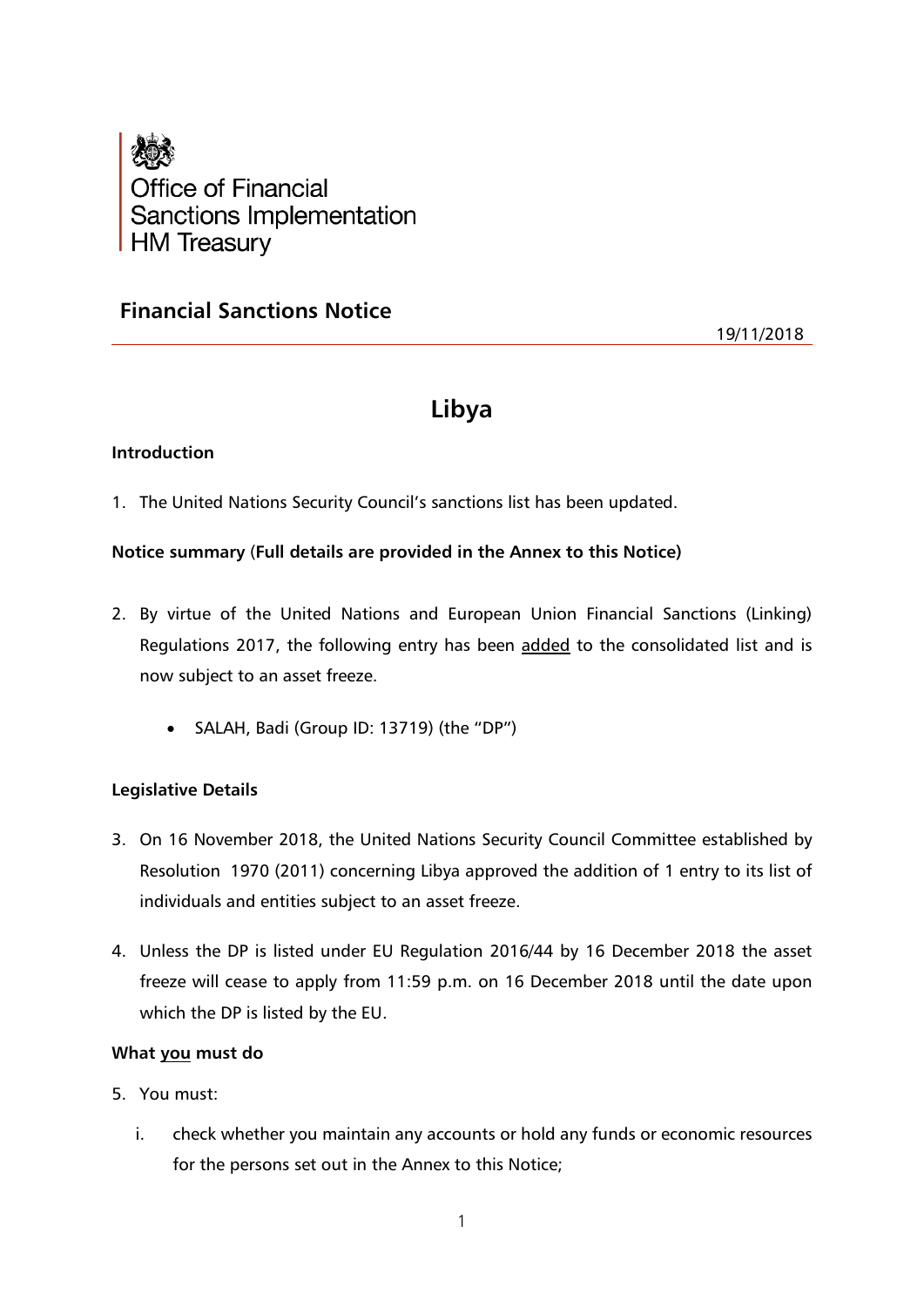- ii. freeze such accounts, and other funds or economic resources;
- iii. refrain from dealing with the funds or assets or making them available (directly or indirectly) to such persons unless licensed by the Office of Financial Sanctions Implementation (OFSI);
- iv. report any findings to OFSI, together with any additional information that would facilitate compliance with the Regulation;
- v. provide any information concerning the frozen assets of designated persons that OFSI may request. Information reported to OFSI may be passed on to other regulatory authorities or law enforcement.
- 6. Failure to comply with financial sanctions legislation or seeking to circumvent its provisions is a criminal offence.

# **Further Information**

7. The UN's press release describing these changes can be found here:

<https://www.un.org/press/fr/2018/sc13587.doc.htm>

- 8. Further details on the UN measures in respect of Libya can be found on the relevant UN Sanctions Committee webpage: [https://www.un.org/sc/suborg/en.](https://www.un.org/sc/suborg/en)
- 9. Copies of recent Notices, UNSC Resolutions and UK legislation can be obtained from the Libya financial sanctions page on the GOV.UK website:

[https://www.gov.uk/government/collections/financial-sanctions-regime-specific](https://www.gov.uk/government/collections/financial-sanctions-regime-specific-consolidated-lists-and-releases)[consolidated-lists-and-releases](https://www.gov.uk/government/collections/financial-sanctions-regime-specific-consolidated-lists-and-releases)

- 10. For more information please see our guide to financial sanctions: <https://www.gov.uk/government/publications/financial-sanctions-faqs>
- 11. Information on the UK's controls on strategic goods and countries subject to an arms embargo can be found here: [https://www.gov.uk/guidance/export-military-or-dual-use-goods-services-or](https://www.gov.uk/guidance/export-military-or-dual-use-goods-services-or-technology-special-rules)[technology-special-rules](https://www.gov.uk/guidance/export-military-or-dual-use-goods-services-or-technology-special-rules)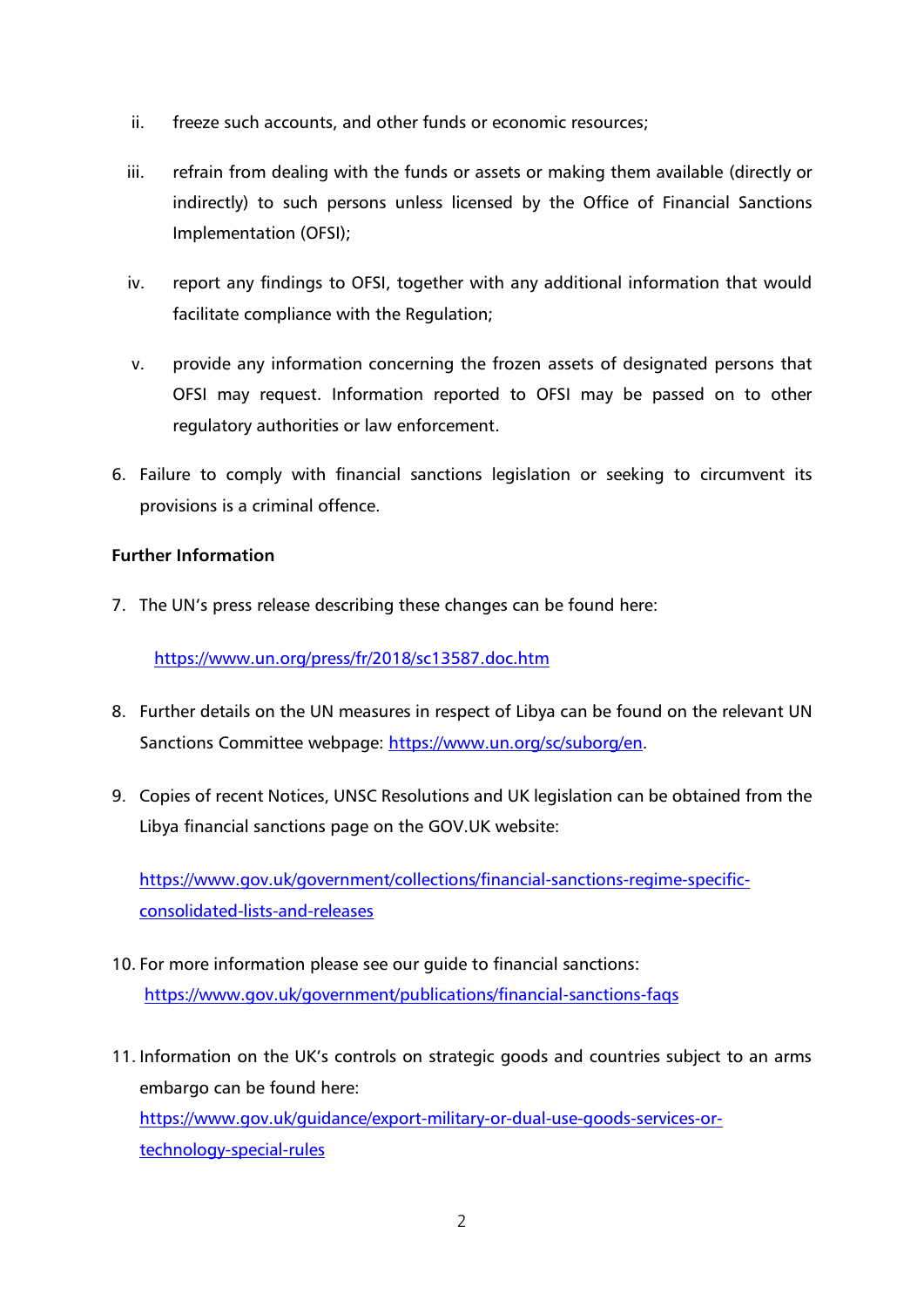# **Enquiries**

12. Non-media enquiries, reports and licence applications should be addressed to:

Office of Financial Sanctions Implementation HM Treasury 1 Horse Guards Road London SW1A 2HQ [ofsi@hmtreasury.gov.uk](mailto:ofsi@hmtreasury.gov.uk)

- 13. Media enquiries about how financial sanctions are implemented in the UK should be addressed to the Treasury Press Office on 020 7270 5238.
- 14. Media enquiries about the sanctions measures themselves should be addressed to the Foreign and Commonwealth Office Press Office on 020 7008 3100.